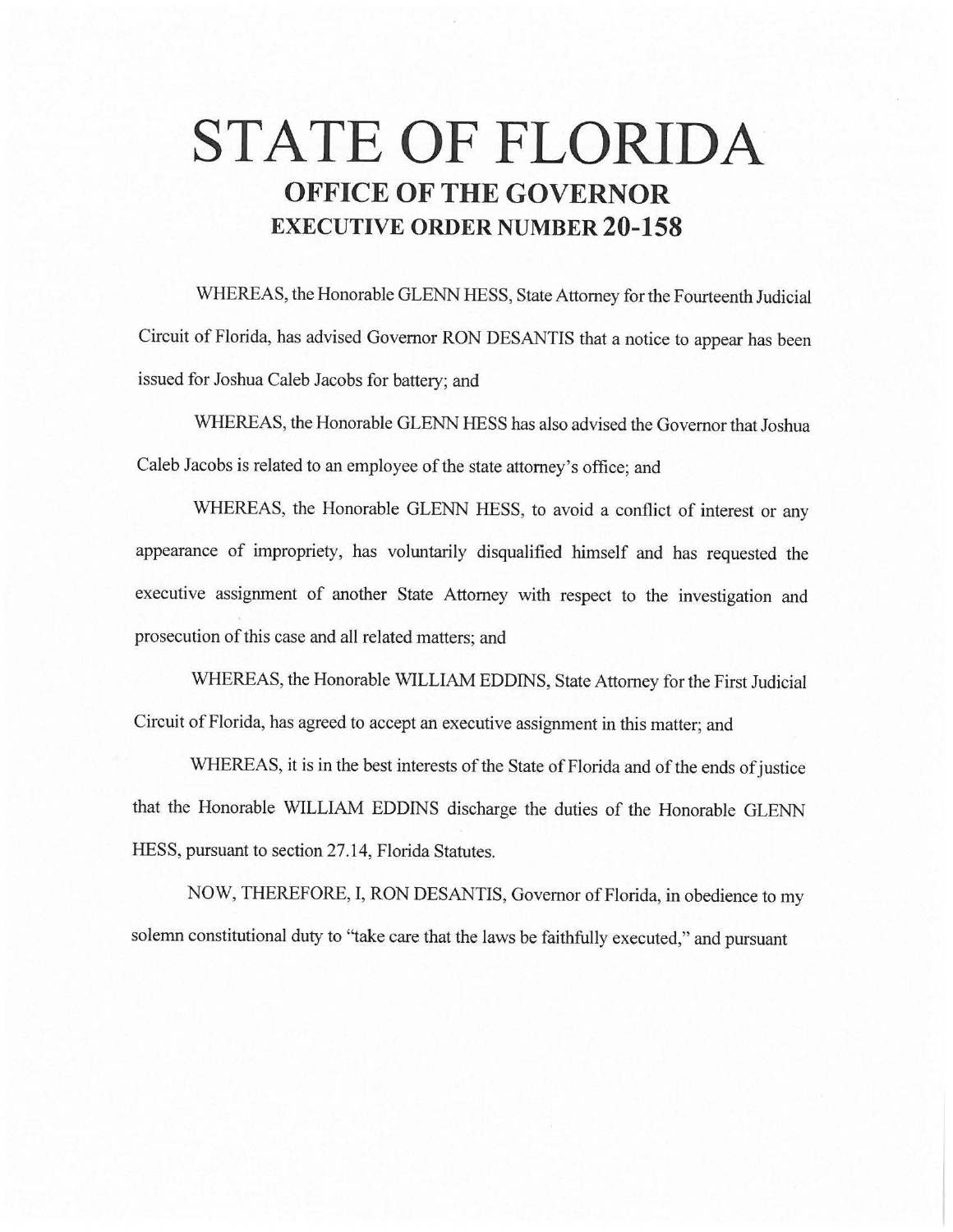to the Constitution and laws of the State of Florida, issue the following Executive Order, effective immediately:

## Section 1.

The Honorable WILLIAM EDDINS, State Attorney for the First Judicial Circuit of Florida, referred to as the "Assigned State Attorney," is assigned to discharge the duties of the Honorable GLENN HESS, State Attorney for the Fourteenth Judicial Circuit of Florida, as they relate to the investigation, prosecution, and all matters related to Joshua Caleb Jacobs. Section 2.

The Assigned State Attorney or one or more Assistant State Attorneys and Investigators, who have been designated by the Assigned State Attorney, shall proceed immediately to the Fourteenth Judicial Circuit of Florida, and are vested with the authority to perform the duties prescribed herein.

## Section 3.

All residents of the Fourteenth Judicial Circuit are requested, and all public officials are directed, to cooperate and render whatever assistance is necessary to the Assigned State Attorney, so that justice may be served.

## Section 4.

The period of this Executive Assignment shall be for one (1) year, to and including June 24, 2021.